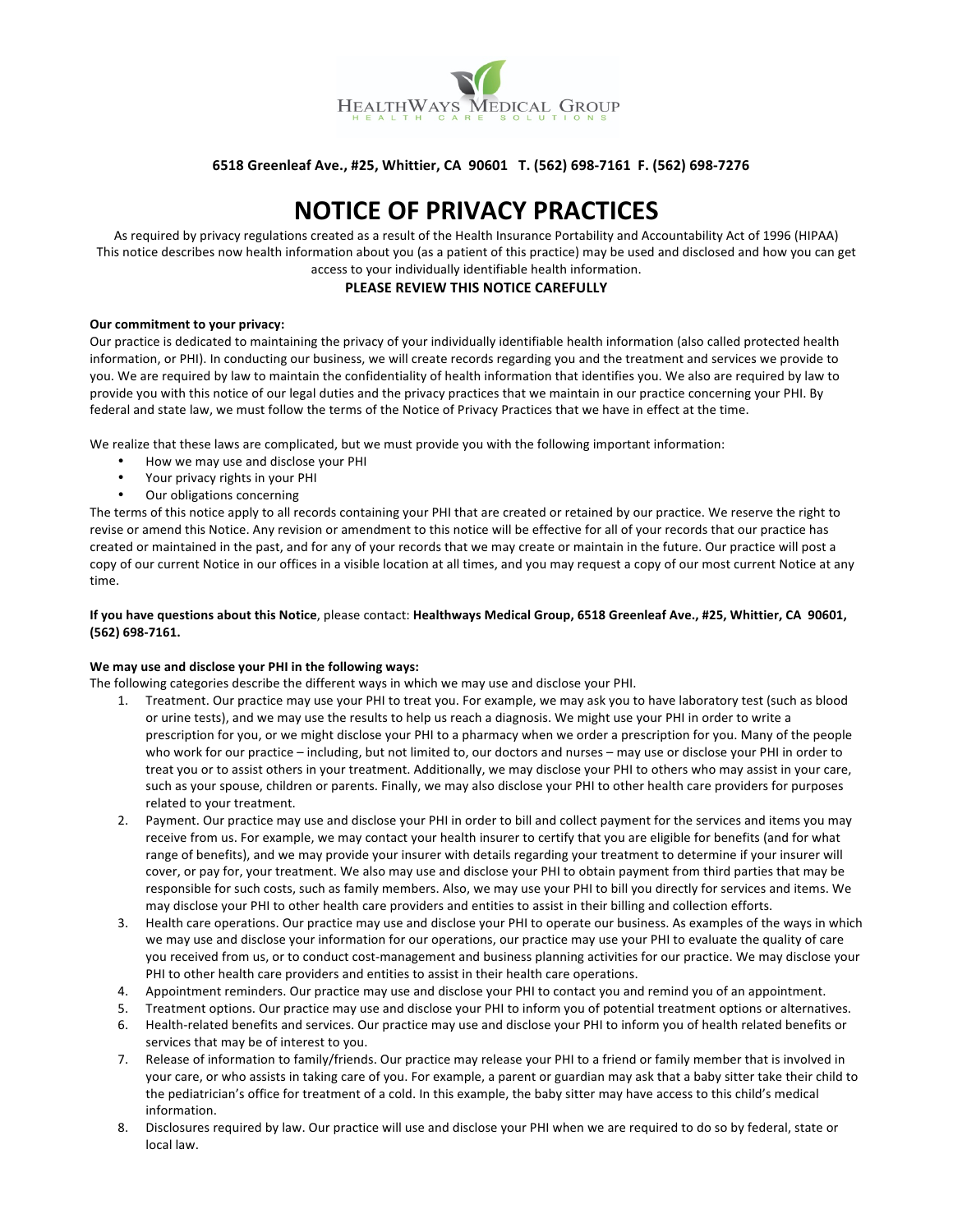## Use and disclosure of you PHI in certain special circumstances:

The following categories describe unique scenarios in which we may use or disclose your identifiable health information:

- 1. Public health risks. Our practice may disclose your PHI to public health authorities that are authorized by law to collect information for the purpose of:
	- a. Maintaining vital records, such as births and deaths
	- b. Reporting child abuse or neglect
	- c. Preventing or controlling disease, injury or disability
	- d. Notifying a person regarding potential exposure to a communicable disease or condition
	- e. Notifying a person regarding a potential risk for spreading or contracting a disease or condition
	- f. Reporting reactions to drugs or problems with products or devices
	- g. Notifying individuals if a product or device they may be using has been recalled
	- h. Notifying appropriate government agency(ies) and authority(ies) regarding the potential abuse or neglect of an adult patient (including domestic violence); however, we will only disclose this information if the patient agrees or we are required or authorized by law to disclose this information.
	- i. Notifying your employer under limited circumstances related primarily to workplace injury or illness or medical surveillance.
- 2. Health oversight activities. Our practice may disclose your PHI to a health oversight agency for activities authorized by law. Oversight activities can include, for example, investigations, inspections, audits, surveys, licensure and disciplinary actions; or other activities necessary for the government to monitor government programs, compliance with civil rights laws and the health care system in general.
- 3. Lawsuits and similar proceedings. Our practice may use and disclose your PHI in response to a court or administrative order, if you are involved in a lawsuit or similar proceeding. We also may disclose your PHI in response to a discovery request, subpoena or other lawful process by another party involved in the dispute, but only if we have made an effort to inform you of the request or to obtain an order protecting the information the party has requested.
- 4. Law enforcement. We may release PHI if asked to do so by a law enforcement official:
	- a. Regarding a crime victim in certain situations, if we are unable to obtain the person's agreement.
	- b. Concerning a death we believe has resulted from criminal conduct
	- c. Regarding criminal conduct at our office
	- d. In response to a warrant, summons, court order, subpoena or similar legal process
	- e. To identify/locate a suspect, material witness, fugitive or missing person
	- f. In an emergency, to report a crime (including the location or victims of the crime or description, identity or location of the perpetrator)
- 5. Deceased patients. Our practice may release PHI to a medical examiner or coroner to identify a deceased individual or to identify cause of death. If necessary, we also may release information in order for funeral directors to perform their jobs.
- 6. Organ and tissue donation. Our practice may release your PHI to organizations that handle organ, eye or tissue procurement or transplantation, including organ donation banks, as necessary to facilitate organ or tissue donation and transplantation if you are an organ donor.
- 7. Research. Our practice may use and disclose your PHI for research purposes in certain limited circumstances. We will obtain your written authorization to use your PHI for research purposes except when an Internal Review Board or Privacy Board has determined that the waiver of your authorization satisfies all of the following conditions:
	- a. The use or disclosure involves no more than a minimal risk to your privacy based on the following: (i) an adequate plan to protect the identifiers from improper use and disclosure; (ii) an adequate plan to destroy the identifiers at the earliest opportunity consistent with the research (unless there is a health or research justification for retaining the identifiers or such retention is otherwise required by law); and (iii) adequate written assurances that the PHI will not be re-used or disclosed to any other person or entity (except as required by law) for authorized oversight of the research study, or for other research for which the use or disclosure would otherwise be permitted.
	- b. The research could not practicably be conducted without the waiver
	- c. The research could not practicably be conducted without access to and use of the PHI
- 8. Serious threats to health or safety. Our practice may use and disclose your PHI when necessary to reduce or prevent a serious threat to your health and safety or the health and safety of another individual or public. Under these circumstances, we will only make disclosures to a person or organization able to help prevent the threat.
- 9. Military. Our practice may disclose your PHI if you are a member of US or foreign military forces (including veterans) and if required by the appropriate authorities.
- 10. National security. Our practice may disclose your PHI to federal officials for intelligence and national security activities authorized by law. We also may disclose your PHI to federal and national security activities authorized by law. We also may disclose your PHI to federal officials in order to protect the president, other officials or foreign heads of state, or to conduct investigation.
- 11. Inmates. Our practice may disclose your PHI to correctional institutions or law enforcement officials if you are an inmate or under the custody of law enforcement official. Disclosure for these purposes would be necessary: (a) for the institution to provide health care services to you (b) for the safety and security of the institution, and/or (c) to protect your health and safety or the health and safety of other individuals.
- 12. Worker's compensation. Our practice may release your PHI for worker's compensation and similar programs.

**E. Your rights regarding your PHI:** You have the following rights regarding the PHI that we maintain about you: